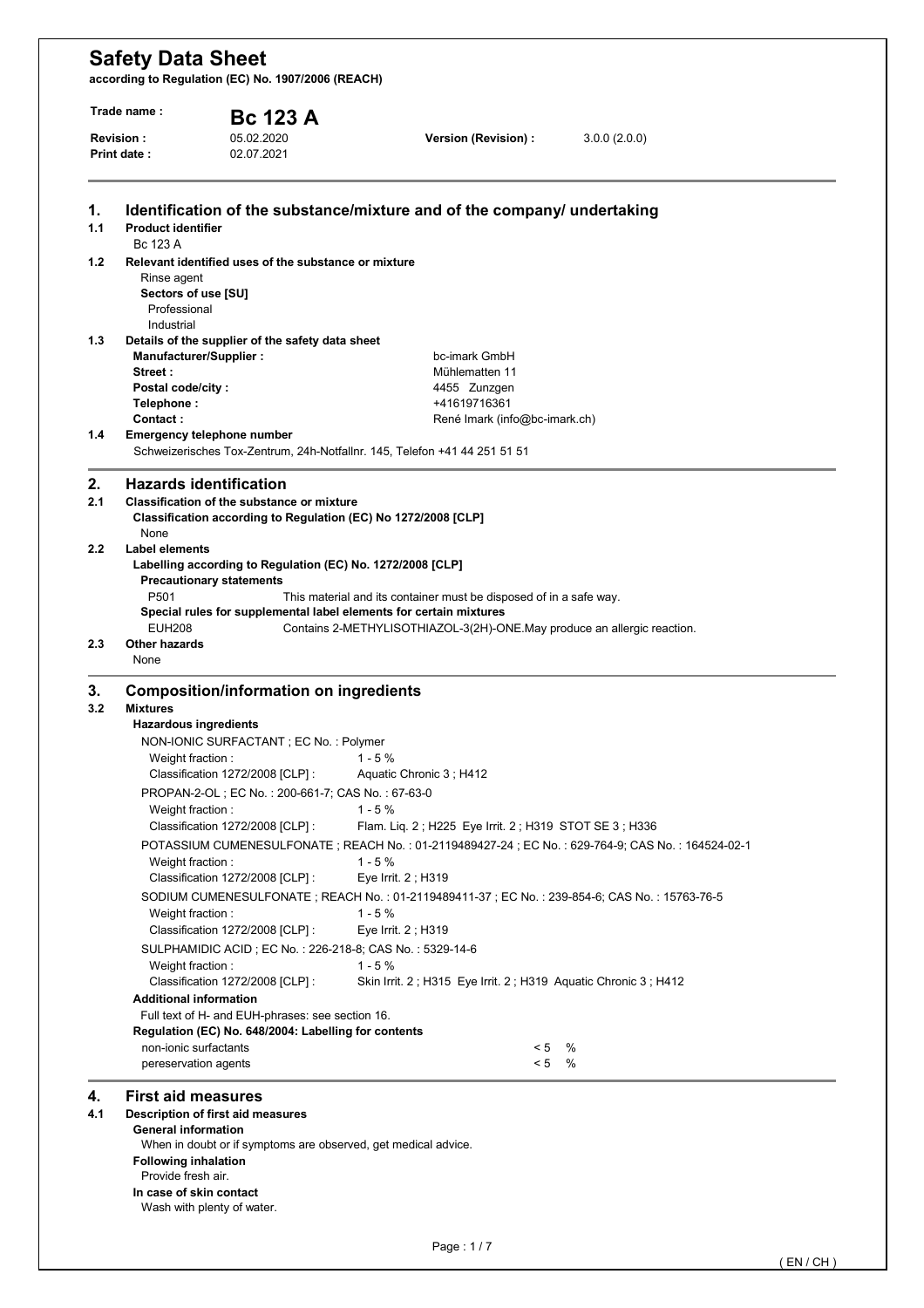**according to Regulation (EC) No. 1907/2006 (REACH)** 

| <b>Revision:</b> | <b>Print date:</b>             | 05.02.2020<br>02.07.2021                                                                                            | Version (Revision) :                                                          | 3.0.0(2.0.0)                                                                                                                                                                                                                                                                 |
|------------------|--------------------------------|---------------------------------------------------------------------------------------------------------------------|-------------------------------------------------------------------------------|------------------------------------------------------------------------------------------------------------------------------------------------------------------------------------------------------------------------------------------------------------------------------|
|                  |                                |                                                                                                                     |                                                                               |                                                                                                                                                                                                                                                                              |
|                  |                                |                                                                                                                     |                                                                               |                                                                                                                                                                                                                                                                              |
|                  | After eye contact              | immediately. Flush with plenty of water (10-15 min.).                                                               |                                                                               | After contact with the eyes, rinse with water with the eyelids open for a sufficient length of time, then consult an ophthalmologist                                                                                                                                         |
|                  | After ingestion                | (only if the person is conscious) and obtain immediate medical attention.                                           |                                                                               | Call a physician immediately. Keep at rest. Do NOT induce vomiting. If accidentally swallowed rinse the mouth with plenty of water                                                                                                                                           |
| 4.2              |                                | Most important symptoms and effects, both acute and delayed<br>No information available.                            |                                                                               |                                                                                                                                                                                                                                                                              |
| 4.3              | None                           |                                                                                                                     | Indication of any immediate medical attention and special treatment needed    |                                                                                                                                                                                                                                                                              |
| 5.               |                                | <b>Firefighting measures</b>                                                                                        |                                                                               |                                                                                                                                                                                                                                                                              |
| 5.1              | <b>Extinguishing media</b>     | Co-ordinate fire-fighting measures to the fire surroundings.                                                        |                                                                               |                                                                                                                                                                                                                                                                              |
|                  |                                | Suitable extinguishing media                                                                                        | Carbon dioxide (CO2) Water mist Foam Dry extinguishing powder Water spray jet |                                                                                                                                                                                                                                                                              |
| 5.2              |                                | Special hazards arising from the substance or mixture                                                               |                                                                               |                                                                                                                                                                                                                                                                              |
| 5.3              | <b>Advice for firefighters</b> | Not combustible under normal conditions.                                                                            |                                                                               |                                                                                                                                                                                                                                                                              |
|                  |                                | Special protective equipment for firefighters<br>In case of fire: Wear self-contained breathing apparatus.          |                                                                               |                                                                                                                                                                                                                                                                              |
| 5.4              | <b>Additional information</b>  | Do not allow run-off from fire-fighting to enter drains or water courses.                                           |                                                                               |                                                                                                                                                                                                                                                                              |
| 6.               |                                | Accidental release measures                                                                                         |                                                                               |                                                                                                                                                                                                                                                                              |
| 6.1              |                                | Personal precautions, protective equipment and emergency procedures<br>See protective measures under point 7 and 8. |                                                                               |                                                                                                                                                                                                                                                                              |
| 6.2              |                                | <b>Environmental precautions</b><br>waterways, soil or drains, inform the responsible authorities.                  |                                                                               | Do not allow to enter into surface water or drains, user solution (dilution) see also point 12.7. In case of gas escape or of entry into                                                                                                                                     |
| 6.3              |                                | Methods and material for containment and cleaning up                                                                |                                                                               |                                                                                                                                                                                                                                                                              |
|                  | For cleaning up<br>barriers).  |                                                                                                                     |                                                                               | Soak up inert absorbent and dispose as waste requiring special attention. Prevent spread over a wide area (e.g. by containment or oil                                                                                                                                        |
| 6.4              | None                           | Reference to other sections                                                                                         |                                                                               |                                                                                                                                                                                                                                                                              |
| 7.               |                                | <b>Handling and storage</b>                                                                                         |                                                                               |                                                                                                                                                                                                                                                                              |
| 7.1              |                                | Precautions for safe handling                                                                                       |                                                                               |                                                                                                                                                                                                                                                                              |
| 7.2              |                                | Normal precautions taken when handling chemicals should be observed.                                                |                                                                               | Avoid contact with eyes. When using do not eat, drink, smoke, sniff. To follow: Other regulations, restrictions and prohibition regulations                                                                                                                                  |
|                  |                                | Conditions for safe storage, including any incompatibilities<br>Requirements for storage rooms and vessels          |                                                                               |                                                                                                                                                                                                                                                                              |
|                  |                                | accordance with local official regulations.                                                                         |                                                                               | Keep/Store only in original container. Notice the directions for use on the label. Keep container tightly closed. Storage temperature: 5 -<br>30 °C. Always close containers tightly after the removal of product. Ensure adequate ventilation of the storage area. Store in |
|                  | Hints on joint storage         |                                                                                                                     |                                                                               |                                                                                                                                                                                                                                                                              |
|                  |                                | Storage class (Switzerland): 10/12<br>Storage class (TRGS 510): 12                                                  |                                                                               |                                                                                                                                                                                                                                                                              |
|                  |                                | Do not store together with                                                                                          |                                                                               |                                                                                                                                                                                                                                                                              |
|                  |                                | No special measures are necessary.                                                                                  |                                                                               |                                                                                                                                                                                                                                                                              |
|                  |                                | Further information on storage conditions<br>Shelf life from production: 2.5 years                                  |                                                                               |                                                                                                                                                                                                                                                                              |
| 7.3              | Specific end use(s)            |                                                                                                                     |                                                                               |                                                                                                                                                                                                                                                                              |
|                  | None                           |                                                                                                                     |                                                                               |                                                                                                                                                                                                                                                                              |

every situation in which a risk cannot be excluded. If the assessment shows a low risk for endangering the employees, the measures can be relaxed according to the risk.

#### **8.1 Control parameters**

 **Occupational exposure limit values**  PROPAN-2-OL ; CAS No. : 67-63-0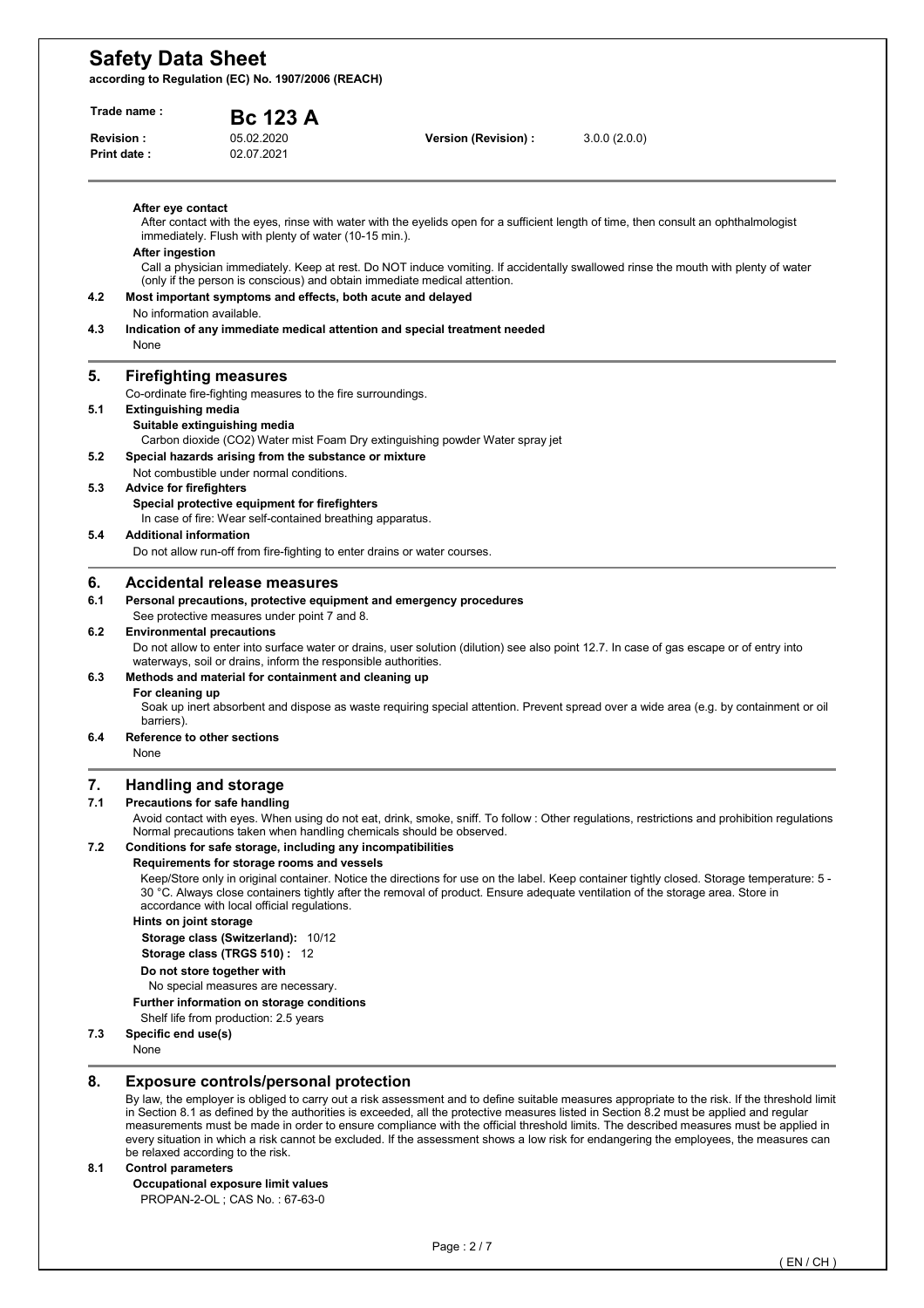| Trade name:                            |                                                                                                                                                                                                                                                                                                                                                                                                                                   | <b>Bc 123 A</b> |                                                                                                                                                                                                                                                                                                                                                                              |                               |                                                                 |                                                                                                                                                                                                                                                                                                                                                                                                                                                                                                                                                                                                                                                                                                                                                                                                                              |
|----------------------------------------|-----------------------------------------------------------------------------------------------------------------------------------------------------------------------------------------------------------------------------------------------------------------------------------------------------------------------------------------------------------------------------------------------------------------------------------|-----------------|------------------------------------------------------------------------------------------------------------------------------------------------------------------------------------------------------------------------------------------------------------------------------------------------------------------------------------------------------------------------------|-------------------------------|-----------------------------------------------------------------|------------------------------------------------------------------------------------------------------------------------------------------------------------------------------------------------------------------------------------------------------------------------------------------------------------------------------------------------------------------------------------------------------------------------------------------------------------------------------------------------------------------------------------------------------------------------------------------------------------------------------------------------------------------------------------------------------------------------------------------------------------------------------------------------------------------------------|
| <b>Revision:</b><br><b>Print date:</b> | 05.02.2020<br>02.07.2021                                                                                                                                                                                                                                                                                                                                                                                                          |                 |                                                                                                                                                                                                                                                                                                                                                                              | Version (Revision) :          | 3.0.0(2.0.0)                                                    |                                                                                                                                                                                                                                                                                                                                                                                                                                                                                                                                                                                                                                                                                                                                                                                                                              |
|                                        | Limit value type (country of origin) :<br>Limit value :<br>Remark:<br>Version:<br>Limit value type (country of origin) :<br>Limit value :<br>Remark:<br>Version:<br>Limit value type (country of origin) :<br>Limit value :<br>Remark:<br>Version:<br>Limit value type (country of origin) :<br>Limit value :<br>Peak limitation:<br>Remark :<br>Version:<br>Limit value type (country of origin):<br>Parameter:<br>Limit value : |                 | MAK (CH)<br>500 mg/m <sup>3</sup> / 200 ml/m <sup>3</sup><br><b>SSC B</b><br>31.01.2020<br>STEL (CH)<br>1000 mg/m <sup>3</sup> / 400 ml/m <sup>3</sup><br><b>SSC B</b><br>31.01.2020<br>STEL (CH)<br>400 ppm / 1000 mg/m <sup>3</sup><br><b>B</b> SSC<br>01.01.2013<br>TRGS 900 (D)<br>200 ppm / $500 \text{ mg/m}^3$<br>2(11)<br>Y<br>27.10.2020<br>TRGS 903 (D)<br>25 mg/l |                               | Acetone / Whole blood (B) / End of exposure or end of shift     |                                                                                                                                                                                                                                                                                                                                                                                                                                                                                                                                                                                                                                                                                                                                                                                                                              |
|                                        | Version:<br>Limit value type (country of origin) :<br>Parameter:                                                                                                                                                                                                                                                                                                                                                                  |                 | 13.03.2020<br>TRGS 903 (D)                                                                                                                                                                                                                                                                                                                                                   |                               | Acetone / Urine (U) / End of exposure or end of shift           |                                                                                                                                                                                                                                                                                                                                                                                                                                                                                                                                                                                                                                                                                                                                                                                                                              |
|                                        | Limit value :<br>Version:                                                                                                                                                                                                                                                                                                                                                                                                         |                 | 25 mg/l<br>13.03.2020                                                                                                                                                                                                                                                                                                                                                        |                               |                                                                 |                                                                                                                                                                                                                                                                                                                                                                                                                                                                                                                                                                                                                                                                                                                                                                                                                              |
| 8.2                                    | <b>Exposure controls</b><br>Personal protection equipment<br>Wash hands before breaks and after work.<br>Eye/face protection                                                                                                                                                                                                                                                                                                      |                 |                                                                                                                                                                                                                                                                                                                                                                              |                               |                                                                 |                                                                                                                                                                                                                                                                                                                                                                                                                                                                                                                                                                                                                                                                                                                                                                                                                              |
|                                        | Use safety glasses or face protection to EN 166.<br><b>Skin protection</b>                                                                                                                                                                                                                                                                                                                                                        |                 |                                                                                                                                                                                                                                                                                                                                                                              |                               |                                                                 |                                                                                                                                                                                                                                                                                                                                                                                                                                                                                                                                                                                                                                                                                                                                                                                                                              |
|                                        | <b>Hand protection</b><br>at least rinsed off under a running tap.<br><b>Body protection</b><br>Wear suitable protective clothing to EN 14605, EN 20344, EN 20345: protective clothing and boots.<br><b>Respiratory protection</b>                                                                                                                                                                                                |                 |                                                                                                                                                                                                                                                                                                                                                                              |                               |                                                                 | Suitable chemical resistant protective gloves according to ISO EN 374-1:2016: Type A or B, Permeation resistance (penetration<br>resistance): 30 minutes. Material: Nitrile. thickness >= 0.38 mm. Glove recommendation: Sol-Vex 37-675 (Type A, thickness 0.38<br>mm, test chemicals used: J,K,L,O,P,T) or Sol-Vex 37-185 (Type A, thickness 0.56 mm, test chemicals used: A,G,J,K,L,P,T) This<br>information is based on the manufacturer's specifications. It should be noted that the daily service life of a chemical protective glove<br>in practice (due to many influencing factors such as e.g. heat) may be shorter than the permeation time determined according to EN<br>374. The service life of a glove can be considerably prolonged, if it is regularly washed with soap and water after work is finished or |
| 9.                                     | EN 143, EN 14387. None, if handled according to order.<br><b>Physical and chemical properties</b>                                                                                                                                                                                                                                                                                                                                 |                 |                                                                                                                                                                                                                                                                                                                                                                              |                               |                                                                 |                                                                                                                                                                                                                                                                                                                                                                                                                                                                                                                                                                                                                                                                                                                                                                                                                              |
| 9.1                                    | Information on basic physical and chemical properties<br>Appearance<br><b>Physical state: Liquid</b><br><b>Colour:</b> colourless (batch-related color differences possible)<br><b>Odour: odourless</b><br><b>Safety characteristics</b>                                                                                                                                                                                          |                 |                                                                                                                                                                                                                                                                                                                                                                              |                               |                                                                 |                                                                                                                                                                                                                                                                                                                                                                                                                                                                                                                                                                                                                                                                                                                                                                                                                              |
|                                        | Initial boiling point and boiling<br>range :<br>Flash point:                                                                                                                                                                                                                                                                                                                                                                      |                 | (1013 hPa)                                                                                                                                                                                                                                                                                                                                                                   |                               | not applicable<br>not applicable                                |                                                                                                                                                                                                                                                                                                                                                                                                                                                                                                                                                                                                                                                                                                                                                                                                                              |
|                                        | Vapour pressure :<br>Density:<br>Solvent separation test:                                                                                                                                                                                                                                                                                                                                                                         |                 | (50 °C)<br>(20 °C)<br>(20 °C)                                                                                                                                                                                                                                                                                                                                                |                               | not applicable<br>1.014<br>not applicable<br>well water-solubly | g/cm <sup>3</sup>                                                                                                                                                                                                                                                                                                                                                                                                                                                                                                                                                                                                                                                                                                                                                                                                            |
|                                        | Solubility in water:                                                                                                                                                                                                                                                                                                                                                                                                              |                 |                                                                                                                                                                                                                                                                                                                                                                              |                               |                                                                 |                                                                                                                                                                                                                                                                                                                                                                                                                                                                                                                                                                                                                                                                                                                                                                                                                              |
| 9.2                                    | pH value :<br>Viscosity;<br>Viscosity:<br><b>Other information</b>                                                                                                                                                                                                                                                                                                                                                                |                 | (20 °C / 5 g/l)<br>$(5^{\circ}C)$<br>(20 °C)                                                                                                                                                                                                                                                                                                                                 | approx.<br>approx.<br>approx. | 7<br>3<br>3                                                     | mPa*s<br>mPa*s                                                                                                                                                                                                                                                                                                                                                                                                                                                                                                                                                                                                                                                                                                                                                                                                               |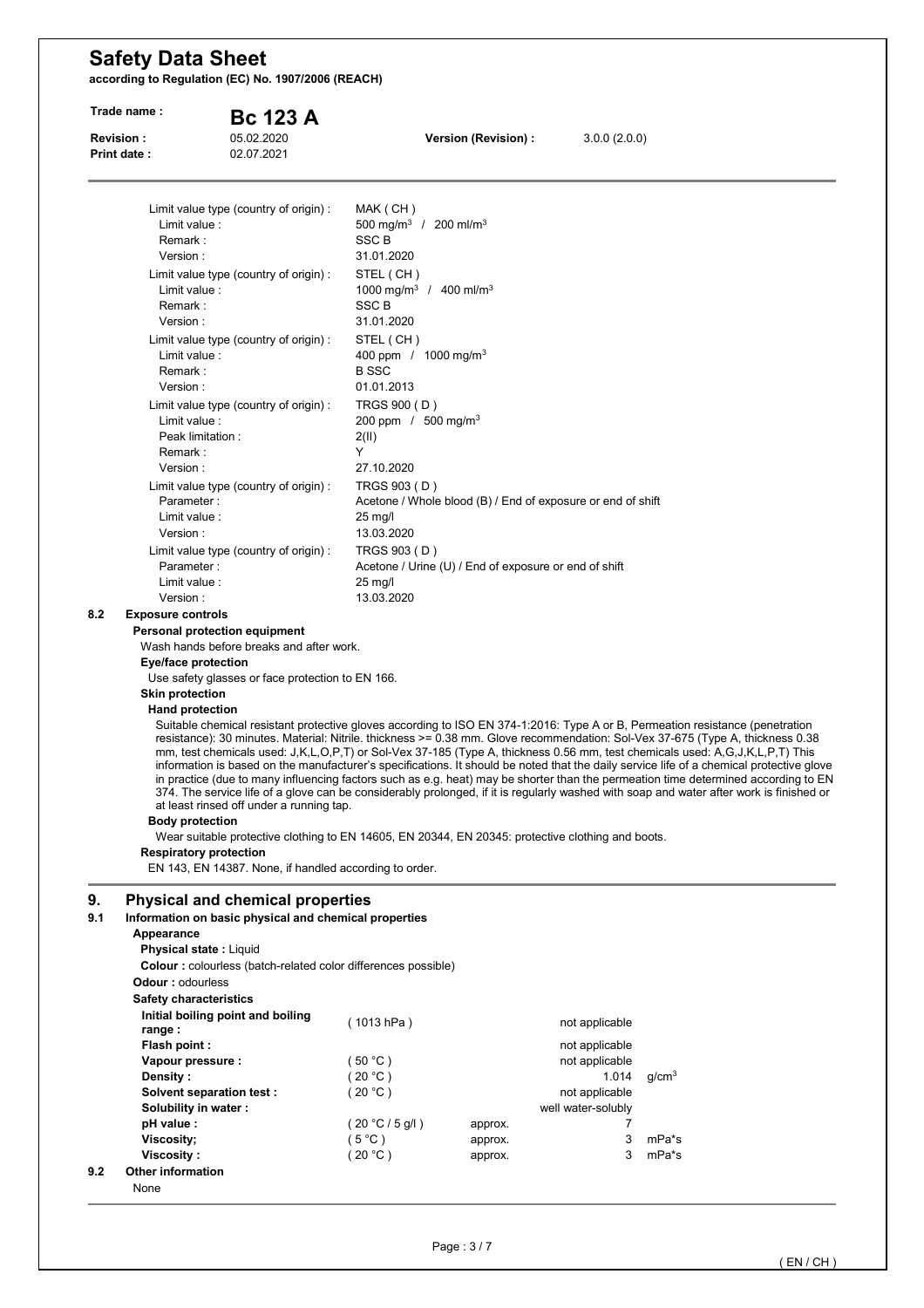**according to Regulation (EC) No. 1907/2006 (REACH)** 

|      | Trade name :                                           | <b>Bc 123 A</b>                    |                                                                           |              |  |
|------|--------------------------------------------------------|------------------------------------|---------------------------------------------------------------------------|--------------|--|
|      | <b>Revision:</b><br><b>Print date:</b>                 | 05.02.2020<br>02.07.2021           | Version (Revision) :                                                      | 3.0.0(2.0.0) |  |
| 10.  | <b>Stability and reactivity</b>                        |                                    |                                                                           |              |  |
| 10.1 | <b>Reactivity</b><br>No information available.         |                                    |                                                                           |              |  |
| 10.2 | <b>Chemical stability</b><br>No information available. |                                    |                                                                           |              |  |
| 10.3 | No information available.                              | Possibility of hazardous reactions |                                                                           |              |  |
| 10.4 | <b>Conditions to avoid</b>                             |                                    |                                                                           |              |  |
| 10.5 | Incompatible materials                                 |                                    | Stable under recommended storage and handling conditions (See section 7). |              |  |
| 10.6 | No information available.                              | Hazardous decomposition products   |                                                                           |              |  |
|      | None known.                                            |                                    |                                                                           |              |  |
| 11.  |                                                        | <b>Toxicological information</b>   |                                                                           |              |  |
| 11.1 |                                                        |                                    | Information on hazard classes as defined in Regulation (EC) No 1272/2008  |              |  |
|      | <b>Acute toxicity</b>                                  |                                    |                                                                           |              |  |
|      | <b>Acute oral toxicity</b>                             |                                    |                                                                           |              |  |
|      | Parameter:<br>Exposure route :                         |                                    | LD50 (NON-IONIC SURFACTANT)<br>Oral                                       |              |  |
|      | Species :                                              |                                    | Rat                                                                       |              |  |
|      | Effective dose:                                        |                                    | > 2000 mg/kg                                                              |              |  |
|      | Parameter:                                             |                                    | LD50 (POTASSIUM CUMENESULFONATE; CAS No.: 164524-02-1)                    |              |  |
|      | Exposure route :                                       |                                    | Oral                                                                      |              |  |
|      | Species :                                              |                                    | Rat                                                                       |              |  |
|      | Effective dose :                                       |                                    | 7000 mg/kg                                                                |              |  |
|      | Parameter:                                             |                                    | LD50 (SODIUM CUMENESULFONATE; CAS No.: 15763-76-5)                        |              |  |
|      | Exposure route :                                       |                                    | Oral                                                                      |              |  |
|      | Species :                                              |                                    | Rat                                                                       |              |  |
|      | Effective dose:                                        |                                    | 7000 mg/kg                                                                |              |  |
|      | Parameter:                                             |                                    |                                                                           |              |  |
|      |                                                        |                                    | LD50 (PROPAN-2-OL; CAS No.: 67-63-0)                                      |              |  |
|      | Exposure route :                                       |                                    | Oral<br>Rat                                                               |              |  |
|      | Species :                                              |                                    |                                                                           |              |  |
|      | Effective dose:                                        |                                    | 5840 mg/kg                                                                |              |  |
|      | Acute dermal toxicity                                  |                                    |                                                                           |              |  |
|      | Parameter:                                             |                                    | LD50 (POTASSIUM CUMENESULFONATE; CAS No.: 164524-02-1)<br>Dermal          |              |  |
|      | Exposure route :                                       |                                    |                                                                           |              |  |
|      | Species :                                              |                                    | Rat                                                                       |              |  |
|      | Effective dose :                                       |                                    | 2000 mg/kg                                                                |              |  |
|      | Parameter:                                             |                                    | LD50 (SODIUM CUMENESULFONATE; CAS No.: 15763-76-5)                        |              |  |
|      | Exposure route :                                       |                                    | Dermal                                                                    |              |  |
|      | Species:<br>Effective dose:                            |                                    | Rat                                                                       |              |  |
|      | <b>Acute inhalation toxicity</b>                       |                                    | 2000 mg/kg                                                                |              |  |
|      | Parameter:                                             |                                    | LC50 (POTASSIUM CUMENESULFONATE; CAS No.: 164524-02-1)                    |              |  |
|      | Exposure route :                                       |                                    | Inhalation                                                                |              |  |
|      | Species:                                               |                                    | Rat                                                                       |              |  |
|      | Effective dose:                                        |                                    | 6410 mg/m <sup>3</sup>                                                    |              |  |
|      | Parameter:                                             |                                    | LC50 (SODIUM CUMENESULFONATE; CAS No.: 15763-76-5)                        |              |  |
|      |                                                        |                                    | Inhalation                                                                |              |  |
|      | Exposure route :                                       |                                    | Rat                                                                       |              |  |
|      | Species:                                               |                                    |                                                                           |              |  |
|      | Effective dose:                                        |                                    | 6410 mg/m <sup>3</sup>                                                    |              |  |
| 11.2 | Information on other hazards<br>Other adverse effects  |                                    |                                                                           |              |  |
|      |                                                        |                                    |                                                                           |              |  |

### **12. Ecological information**

### **12.1 Toxicity**

#### **Aquatic toxicity**

 **Acute (short-term) fish toxicity**  Species : <br>  $\begin{array}{ccc} \text{Acute (short-term) fish toxicity} \\ \text{Effective dose :} \\ 1 - 10 \text{ mg/l} \end{array}$ er i<br>Effective dose :

LC50 ( NON-IONIC SURFACTANT )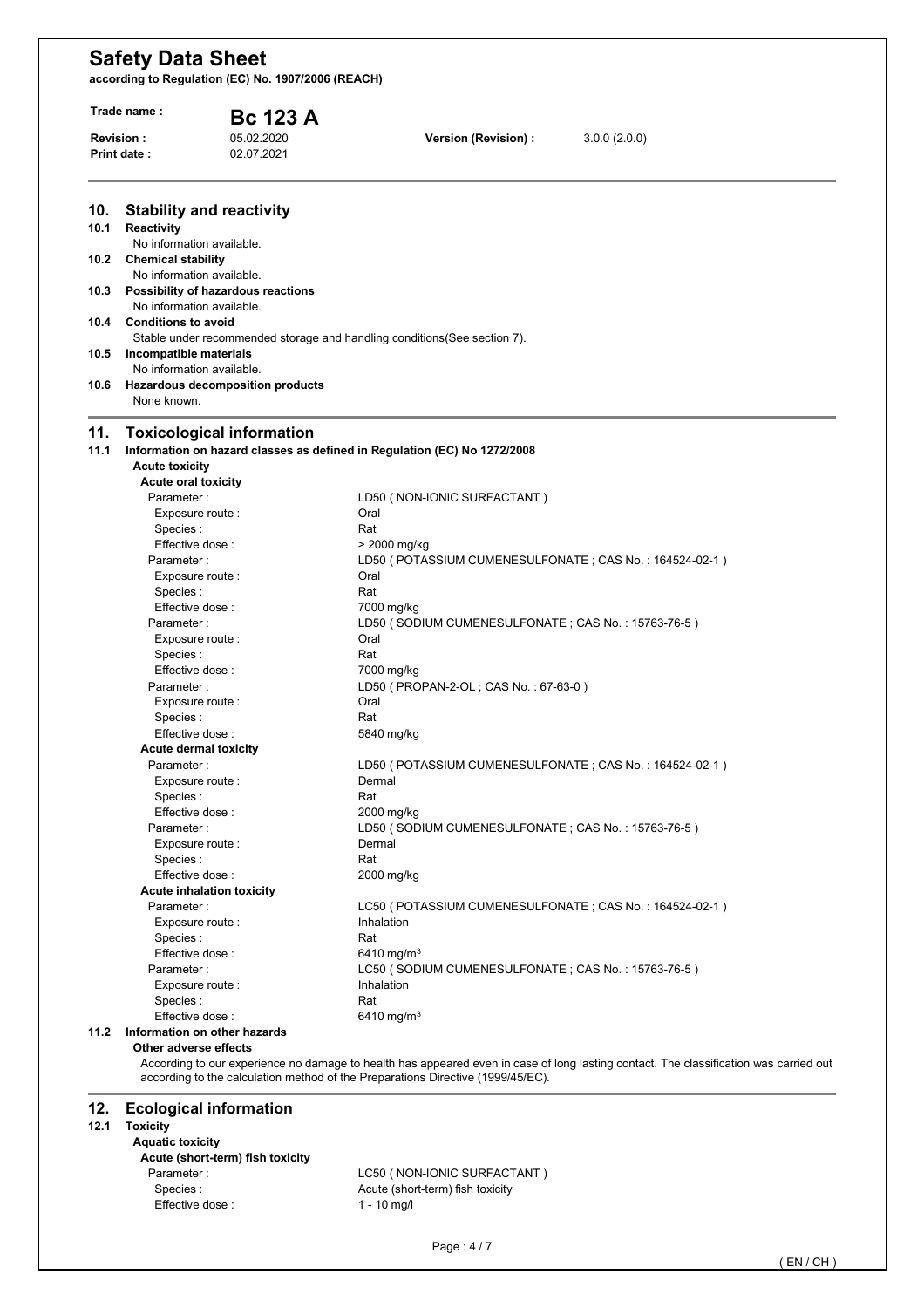|                  | Trade name:                            | <b>Bc 123 A</b>                            |                                                                                                                                                                                                                                                                                                                                                                                                                |
|------------------|----------------------------------------|--------------------------------------------|----------------------------------------------------------------------------------------------------------------------------------------------------------------------------------------------------------------------------------------------------------------------------------------------------------------------------------------------------------------------------------------------------------------|
| <b>Revision:</b> | <b>Print date:</b>                     | 05.02.2020<br>02.07.2021                   | Version (Revision) :<br>3.0.0(2.0.0)                                                                                                                                                                                                                                                                                                                                                                           |
|                  |                                        |                                            |                                                                                                                                                                                                                                                                                                                                                                                                                |
|                  | Exposure time :                        |                                            | 96 h                                                                                                                                                                                                                                                                                                                                                                                                           |
|                  | Parameter:                             |                                            | LC50 (POTASSIUM CUMENESULFONATE ; CAS No.: 164524-02-1)                                                                                                                                                                                                                                                                                                                                                        |
|                  | Species :                              |                                            | Acute (short-term) fish toxicity                                                                                                                                                                                                                                                                                                                                                                               |
|                  | Effective dose:                        |                                            | 1000 mg/l                                                                                                                                                                                                                                                                                                                                                                                                      |
|                  | Exposure time :                        |                                            | 96 h                                                                                                                                                                                                                                                                                                                                                                                                           |
|                  | Parameter:                             |                                            | LC50 (SODIUM CUMENESULFONATE; CAS No.: 15763-76-5)                                                                                                                                                                                                                                                                                                                                                             |
|                  | Species:<br>Effective dose:            |                                            | Acute (short-term) fish toxicity                                                                                                                                                                                                                                                                                                                                                                               |
|                  |                                        | Acute (short-term) toxicity to crustacea   | 1000 mg/l                                                                                                                                                                                                                                                                                                                                                                                                      |
|                  | Parameter:                             |                                            | EC50 (NON-IONIC SURFACTANT)                                                                                                                                                                                                                                                                                                                                                                                    |
|                  | Species:                               |                                            | Acute (short-term) toxicity to crustacea                                                                                                                                                                                                                                                                                                                                                                       |
|                  | Effective dose:                        |                                            | $1 - 10$ mg/l                                                                                                                                                                                                                                                                                                                                                                                                  |
|                  | Exposure time :                        |                                            | 24 h                                                                                                                                                                                                                                                                                                                                                                                                           |
|                  | Parameter:                             |                                            | EC50 (POTASSIUM CUMENESULFONATE; CAS No.: 164524-02-1)                                                                                                                                                                                                                                                                                                                                                         |
|                  | Species:                               |                                            | Acute (short-term) toxicity to crustacea                                                                                                                                                                                                                                                                                                                                                                       |
|                  | Effective dose:                        |                                            | 1000 mg/l                                                                                                                                                                                                                                                                                                                                                                                                      |
|                  | Exposure time :                        |                                            | 48 h                                                                                                                                                                                                                                                                                                                                                                                                           |
|                  | Parameter:                             |                                            | EC50 (SODIUM CUMENESULFONATE; CAS No.: 15763-76-5)                                                                                                                                                                                                                                                                                                                                                             |
|                  | Species:                               |                                            | Acute (short-term) toxicity to crustacea                                                                                                                                                                                                                                                                                                                                                                       |
|                  | Effective dose :                       |                                            | 1000 mg/l                                                                                                                                                                                                                                                                                                                                                                                                      |
|                  |                                        |                                            | Acute (short-term) toxicity to aquatic algae and cyanobacteria                                                                                                                                                                                                                                                                                                                                                 |
|                  | Parameter:                             |                                            | EC50 (NON-IONIC SURFACTANT)                                                                                                                                                                                                                                                                                                                                                                                    |
|                  | Species:                               |                                            | Desmodesmus subspicatus                                                                                                                                                                                                                                                                                                                                                                                        |
|                  | Effective dose:                        |                                            | $1 - 10$ mg/l                                                                                                                                                                                                                                                                                                                                                                                                  |
|                  | Exposure time :                        |                                            | 72 h                                                                                                                                                                                                                                                                                                                                                                                                           |
|                  | Parameter:                             |                                            | EC50 (POTASSIUM CUMENESULFONATE; CAS No.: 164524-02-1)                                                                                                                                                                                                                                                                                                                                                         |
|                  | Species:                               |                                            | Acute (short-term) toxicity to aquatic algae and cyanobacteria                                                                                                                                                                                                                                                                                                                                                 |
|                  | Effective dose :                       |                                            | 230 mg/l                                                                                                                                                                                                                                                                                                                                                                                                       |
|                  | Exposure time :<br>Parameter:          |                                            | 96 h<br>EC50 (SODIUM CUMENESULFONATE; CAS No.: 15763-76-5)                                                                                                                                                                                                                                                                                                                                                     |
|                  | Species:                               |                                            | Acute (short-term) toxicity to aquatic algae and cyanobacteria                                                                                                                                                                                                                                                                                                                                                 |
|                  | Effective dose:                        |                                            | 230 mg/l                                                                                                                                                                                                                                                                                                                                                                                                       |
| 12.2             | Persistence and degradability          |                                            |                                                                                                                                                                                                                                                                                                                                                                                                                |
|                  | <b>Biodegradation</b>                  |                                            |                                                                                                                                                                                                                                                                                                                                                                                                                |
|                  | Parameter:                             |                                            | CO2 formation (% of the theoretical value) (POTASSIUM CUMENESULFONATE; CAS No.:<br>164524-02-1)                                                                                                                                                                                                                                                                                                                |
|                  | Value                                  |                                            | 100 %                                                                                                                                                                                                                                                                                                                                                                                                          |
|                  | Period:                                |                                            | 28 D                                                                                                                                                                                                                                                                                                                                                                                                           |
|                  | Evaluation :                           |                                            | Readily biodegradable (according to OECD criteria).                                                                                                                                                                                                                                                                                                                                                            |
|                  | Method:                                |                                            | OECD 301B                                                                                                                                                                                                                                                                                                                                                                                                      |
|                  | Parameter:                             |                                            | CO2 formation (% of the theoretical value) (SODIUM CUMENESULFONATE; CAS No.:<br>15763-76-5)                                                                                                                                                                                                                                                                                                                    |
|                  | Value                                  |                                            | 100 %                                                                                                                                                                                                                                                                                                                                                                                                          |
|                  | Period:<br>Evaluation:                 |                                            | 28 D<br>Readily biodegradable (according to OECD criteria).                                                                                                                                                                                                                                                                                                                                                    |
|                  | Method:                                |                                            | OECD 301B                                                                                                                                                                                                                                                                                                                                                                                                      |
|                  | Parameter:                             |                                            | BOD (% of ThOD) (NON-IONIC SURFACTANT)                                                                                                                                                                                                                                                                                                                                                                         |
|                  | Value                                  |                                            | >60%                                                                                                                                                                                                                                                                                                                                                                                                           |
|                  | Period:                                |                                            | 28 D                                                                                                                                                                                                                                                                                                                                                                                                           |
|                  | Method:                                |                                            | OECD 301F                                                                                                                                                                                                                                                                                                                                                                                                      |
|                  | Parameter:                             |                                            | CO2 formation (% of the theoretical value) (NON-IONIC SURFACTANT)                                                                                                                                                                                                                                                                                                                                              |
|                  | Value                                  |                                            | >60%                                                                                                                                                                                                                                                                                                                                                                                                           |
|                  | Period:                                |                                            | 28 D                                                                                                                                                                                                                                                                                                                                                                                                           |
|                  |                                        | available to them at their direct request. | Regulation on Detergents (EC) No 648/2004, respectively Chemical Risk Reduction Regulation 814.81 (ChemRRV): The surfactant(s)<br>contained in this preparation complies (comply) with the biodegradability criteria as laid down in Regulation (EC) No. 648/2004 on<br>detergents. Data to support this assertion are held at the disposal of the competent authorities of the Member States and will be made |
| 12.3             | <b>Bioaccumulative potential</b>       |                                            |                                                                                                                                                                                                                                                                                                                                                                                                                |
|                  | No information available.              |                                            |                                                                                                                                                                                                                                                                                                                                                                                                                |
| 12.4             | <b>Mobility in soil</b>                |                                            |                                                                                                                                                                                                                                                                                                                                                                                                                |
|                  | No information available.              |                                            |                                                                                                                                                                                                                                                                                                                                                                                                                |
|                  |                                        | <b>Results of PBT and vPvB assessment</b>  |                                                                                                                                                                                                                                                                                                                                                                                                                |
|                  |                                        |                                            |                                                                                                                                                                                                                                                                                                                                                                                                                |
| 12.5<br>12.6     | <b>Endocrine disrupting properties</b> |                                            | The substances in the mixture do not meet the PBT/vPvB criteria according to REACH, annex XIII.                                                                                                                                                                                                                                                                                                                |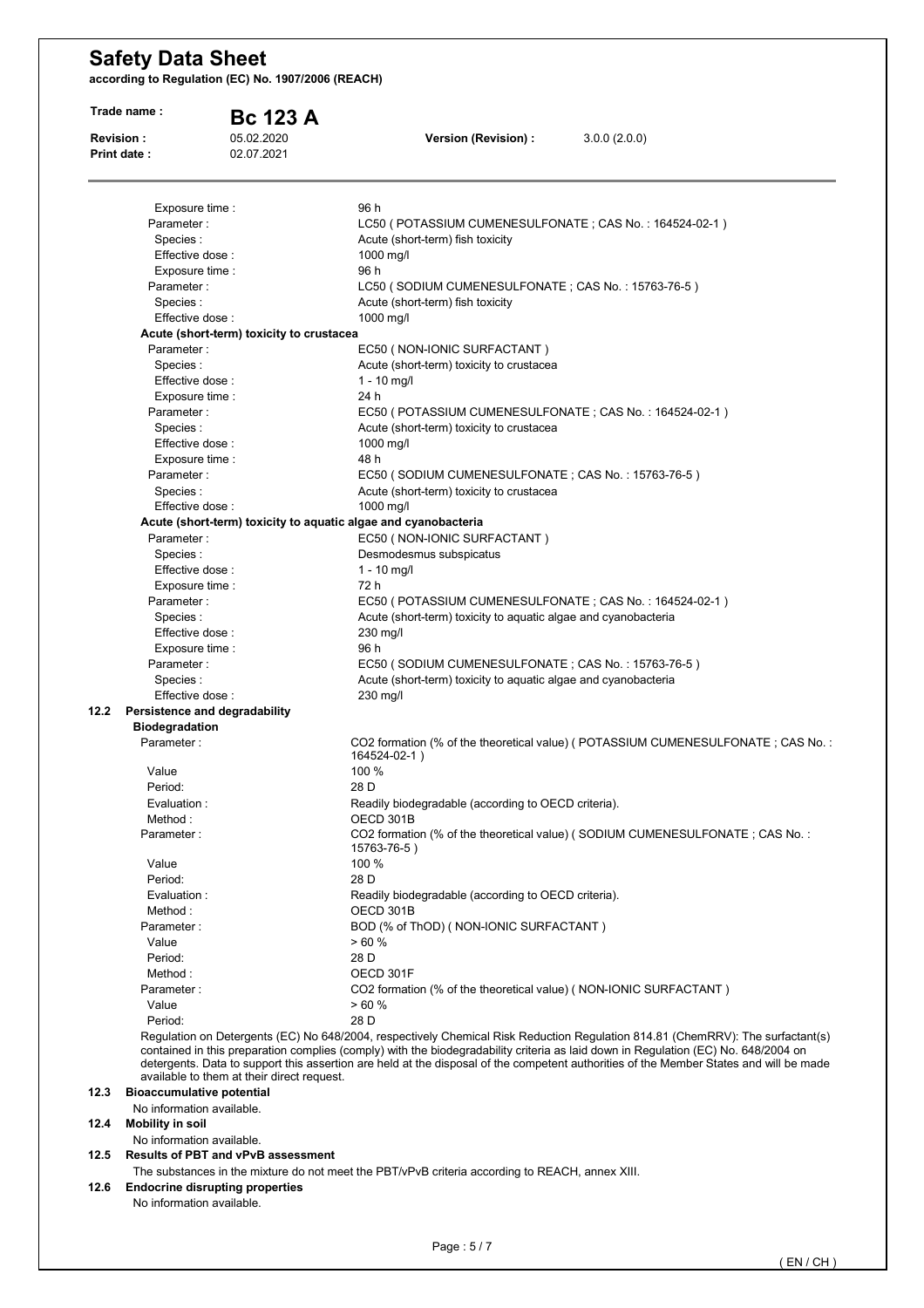|                      | <b>Revision:</b>               | <b>Bc 123 A</b><br>05.02.2020                              | Version (Revision) :                                                                                           | 3.0.0(2.0.0)                                                                                                                                                                                                                                                                  |
|----------------------|--------------------------------|------------------------------------------------------------|----------------------------------------------------------------------------------------------------------------|-------------------------------------------------------------------------------------------------------------------------------------------------------------------------------------------------------------------------------------------------------------------------------|
|                      | Print date:                    | 02.07.2021                                                 |                                                                                                                |                                                                                                                                                                                                                                                                               |
| 12.7                 | Other adverse effects          |                                                            |                                                                                                                |                                                                                                                                                                                                                                                                               |
|                      | No information available.      |                                                            |                                                                                                                |                                                                                                                                                                                                                                                                               |
| 12.8                 |                                | Additional ecotoxicological information                    |                                                                                                                |                                                                                                                                                                                                                                                                               |
|                      | neutralization.                |                                                            |                                                                                                                | The sewage liberated during use can be emptied into drains after separation of the solid material part and without preceeding                                                                                                                                                 |
| 13.                  |                                | <b>Disposal considerations</b>                             |                                                                                                                |                                                                                                                                                                                                                                                                               |
| 13.1                 | <b>Waste treatment methods</b> |                                                            |                                                                                                                |                                                                                                                                                                                                                                                                               |
|                      |                                | Directive 2008/98/EC (Waste Framework Directive)           |                                                                                                                |                                                                                                                                                                                                                                                                               |
|                      | After intended use             | Non-contaminated packages may be recycled.                 |                                                                                                                |                                                                                                                                                                                                                                                                               |
|                      |                                | Waste codes/waste designations according to EWC/AVV        |                                                                                                                |                                                                                                                                                                                                                                                                               |
|                      |                                | 59402 Cleaning agent residues                              |                                                                                                                | EU: Waste code (2008/98/EG): 20 01 30 // CH: Waste code (VeVA, SR 814.610): 20 01 30 // AT: Waste code (ONORM S 2100):                                                                                                                                                        |
| 14.                  |                                | <b>Transport information</b>                               |                                                                                                                |                                                                                                                                                                                                                                                                               |
| 14.1                 | <b>UN number</b>               |                                                            |                                                                                                                |                                                                                                                                                                                                                                                                               |
|                      |                                | No dangerous good in sense of these transport regulations. |                                                                                                                |                                                                                                                                                                                                                                                                               |
| 14.2                 | UN proper shipping name        |                                                            |                                                                                                                |                                                                                                                                                                                                                                                                               |
|                      |                                | No dangerous good in sense of these transport regulations. |                                                                                                                |                                                                                                                                                                                                                                                                               |
| 14.3                 | Transport hazard class(es)     | No dangerous good in sense of these transport regulations. |                                                                                                                |                                                                                                                                                                                                                                                                               |
| 14.4                 | <b>Packing group</b>           |                                                            |                                                                                                                |                                                                                                                                                                                                                                                                               |
|                      |                                | No dangerous good in sense of these transport regulations. |                                                                                                                |                                                                                                                                                                                                                                                                               |
| 14.5                 | <b>Environmental hazards</b>   |                                                            |                                                                                                                |                                                                                                                                                                                                                                                                               |
|                      |                                | No dangerous good in sense of these transport regulations. |                                                                                                                |                                                                                                                                                                                                                                                                               |
| 14.6                 | Special precautions for user   |                                                            |                                                                                                                |                                                                                                                                                                                                                                                                               |
|                      | None                           |                                                            |                                                                                                                |                                                                                                                                                                                                                                                                               |
| 15.                  |                                | <b>Regulatory information</b>                              |                                                                                                                |                                                                                                                                                                                                                                                                               |
| 15.1                 |                                |                                                            | Safety, health and environmental regulations/legislation specific for the substance or mixture                 |                                                                                                                                                                                                                                                                               |
|                      | <b>EU</b> legislation          |                                                            |                                                                                                                |                                                                                                                                                                                                                                                                               |
|                      |                                | Authorisations and/or restrictions on use                  |                                                                                                                |                                                                                                                                                                                                                                                                               |
|                      |                                | <b>Restrictions on use</b>                                 |                                                                                                                |                                                                                                                                                                                                                                                                               |
|                      |                                |                                                            |                                                                                                                |                                                                                                                                                                                                                                                                               |
|                      |                                | The product is intended for professional use.              |                                                                                                                |                                                                                                                                                                                                                                                                               |
|                      |                                | Use restriction according to REACH annex XVII, no.: 40     |                                                                                                                |                                                                                                                                                                                                                                                                               |
|                      | <b>National regulations</b>    |                                                            |                                                                                                                |                                                                                                                                                                                                                                                                               |
|                      |                                | <b>Technische Anleitung Luft (TA-Luft)</b>                 |                                                                                                                |                                                                                                                                                                                                                                                                               |
|                      |                                | Weight fraction (Number 5.2.5.1): $< 5$ %                  |                                                                                                                |                                                                                                                                                                                                                                                                               |
|                      |                                | Water hazard class (WGK)                                   |                                                                                                                |                                                                                                                                                                                                                                                                               |
|                      |                                | <b>Chemical safety assessment</b>                          | Classification according to AwSV - Class: 1 (Slightly hazardous to water)                                      |                                                                                                                                                                                                                                                                               |
|                      | No information available.      |                                                            |                                                                                                                |                                                                                                                                                                                                                                                                               |
|                      | <b>Other information</b>       |                                                            |                                                                                                                |                                                                                                                                                                                                                                                                               |
| 15.2<br>16.<br>16.1  | Indication of changes          |                                                            |                                                                                                                |                                                                                                                                                                                                                                                                               |
|                      |                                |                                                            |                                                                                                                |                                                                                                                                                                                                                                                                               |
|                      |                                |                                                            | information · 15. Restrictions on use · 15. Technische Anleitung Luft (TA-Luft) · 15. Water hazard class (WGK) |                                                                                                                                                                                                                                                                               |
| 16.2                 | Abbreviations and acronyms     |                                                            |                                                                                                                |                                                                                                                                                                                                                                                                               |
|                      | None                           |                                                            |                                                                                                                |                                                                                                                                                                                                                                                                               |
|                      |                                | Key literature references and sources for data             |                                                                                                                |                                                                                                                                                                                                                                                                               |
|                      | None                           |                                                            | Classification for mixtures and used evaluation method according to regulation (EC) No 1272/2008 [CLP]         |                                                                                                                                                                                                                                                                               |
|                      | No information available.      |                                                            |                                                                                                                |                                                                                                                                                                                                                                                                               |
|                      |                                | Relevant H- and EUH-phrases (Number and full text)         |                                                                                                                |                                                                                                                                                                                                                                                                               |
|                      | H <sub>225</sub>               |                                                            | Highly flammable liquid and vapour.                                                                            |                                                                                                                                                                                                                                                                               |
|                      | H315                           | Causes skin irritation.                                    |                                                                                                                |                                                                                                                                                                                                                                                                               |
|                      | H319<br>H336                   | Causes serious eye irritation.                             | May cause drowsiness or dizziness.                                                                             |                                                                                                                                                                                                                                                                               |
| 16.3<br>16.4<br>16.5 | H412                           |                                                            | Harmful to aquatic life with long lasting effects.                                                             | 02. Classification of the substance or mixture 02. Labelling according to Regulation (EC) No. 1272/2008 [CLP] 02. Special rules for<br>supplemental label elements for certain mixtures · 03. Hazardous ingredients · 08. Occupational exposure limit values · 12. Ecological |
|                      | <b>Training advice</b>         |                                                            |                                                                                                                |                                                                                                                                                                                                                                                                               |
| 16.6                 | None                           |                                                            |                                                                                                                |                                                                                                                                                                                                                                                                               |